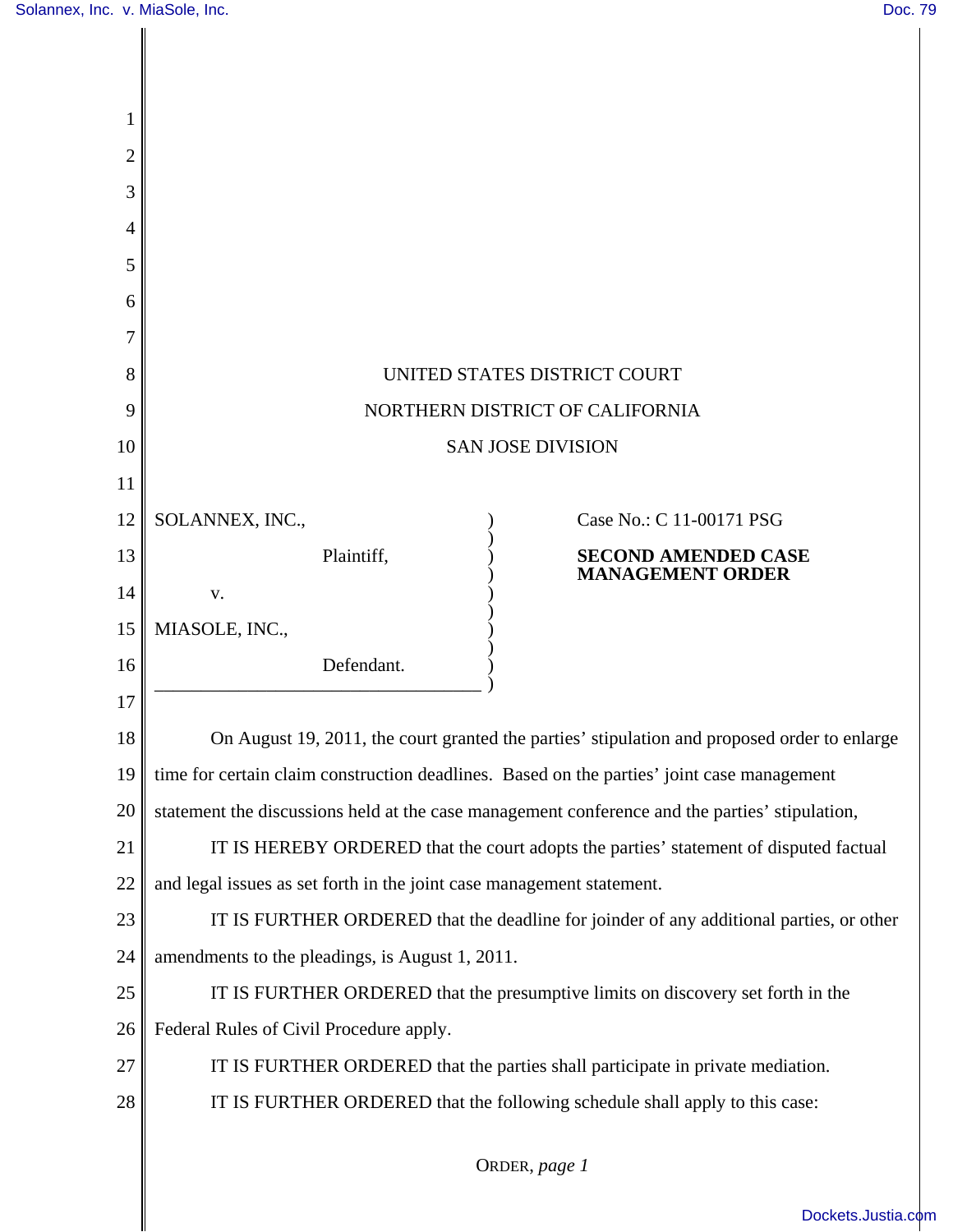| 1                |                                                                                                                                                                                                                 |
|------------------|-----------------------------------------------------------------------------------------------------------------------------------------------------------------------------------------------------------------|
| $\overline{2}$   |                                                                                                                                                                                                                 |
| 3                |                                                                                                                                                                                                                 |
| 2011<br>4        |                                                                                                                                                                                                                 |
| 5                | Last Day for Plaintiff's Disclosure of Asserted Claims and Infringement Contentions (Patent<br>L.R. 3-1) and Related Documents (Patent L.R. 3-2) $\dots \dots \dots \dots \dots \dots \dots \dots$ May 10, 2011 |
| 6<br>7           | Last Day for Defendant's Invalidity Contentions (Patent L.R. 3-3) and Related Document                                                                                                                          |
| 8                | Last Day for the Exchange of Proposed Terms and Claim Elements for Construction (Patent                                                                                                                         |
| 9<br>10          | Last Day for the Exchange of Preliminary Proposed Claim Construction and Extrinsic                                                                                                                              |
| 11               | File Joint Claim Construction Statement (Patent L.R. 4-3)– limited to 10 terms unless leave                                                                                                                     |
| 12<br>13<br>2011 | Completion of Claim Construction Discovery (Patent L.R. 4-4) November 9,                                                                                                                                        |
| 14               | Last Day for Plaintiff's Opening Claim Construction Brief (Patent L.R. 4-5(a))Nov. 22, 2011                                                                                                                     |
| 15               | Last Day for Defendant's Opposing Claim Construction Brief                                                                                                                                                      |
| 16               | Last Day for Plaintiff's Reply Claim Construction Brief (Patent L.R. 4-5()) Dec. 19, 2011                                                                                                                       |
| 17               |                                                                                                                                                                                                                 |
| 18               | Further Joint Case Management Report within 30 days of claim construction ruling                                                                                                                                |
| 19<br>20         |                                                                                                                                                                                                                 |
|                  |                                                                                                                                                                                                                 |
|                  | Designation of Opening Experts with Reports  May 11, 2012                                                                                                                                                       |
|                  | Designation of Rebuttal Experts with Reports  May 25, 2012                                                                                                                                                      |
|                  |                                                                                                                                                                                                                 |
|                  |                                                                                                                                                                                                                 |
|                  |                                                                                                                                                                                                                 |
| 26               |                                                                                                                                                                                                                 |
| 28               | This is the last date for <i>hearing</i> dispositive motions. Any such motions must be noticed<br>in compliance with Civil Local Rule 7-2(a).                                                                   |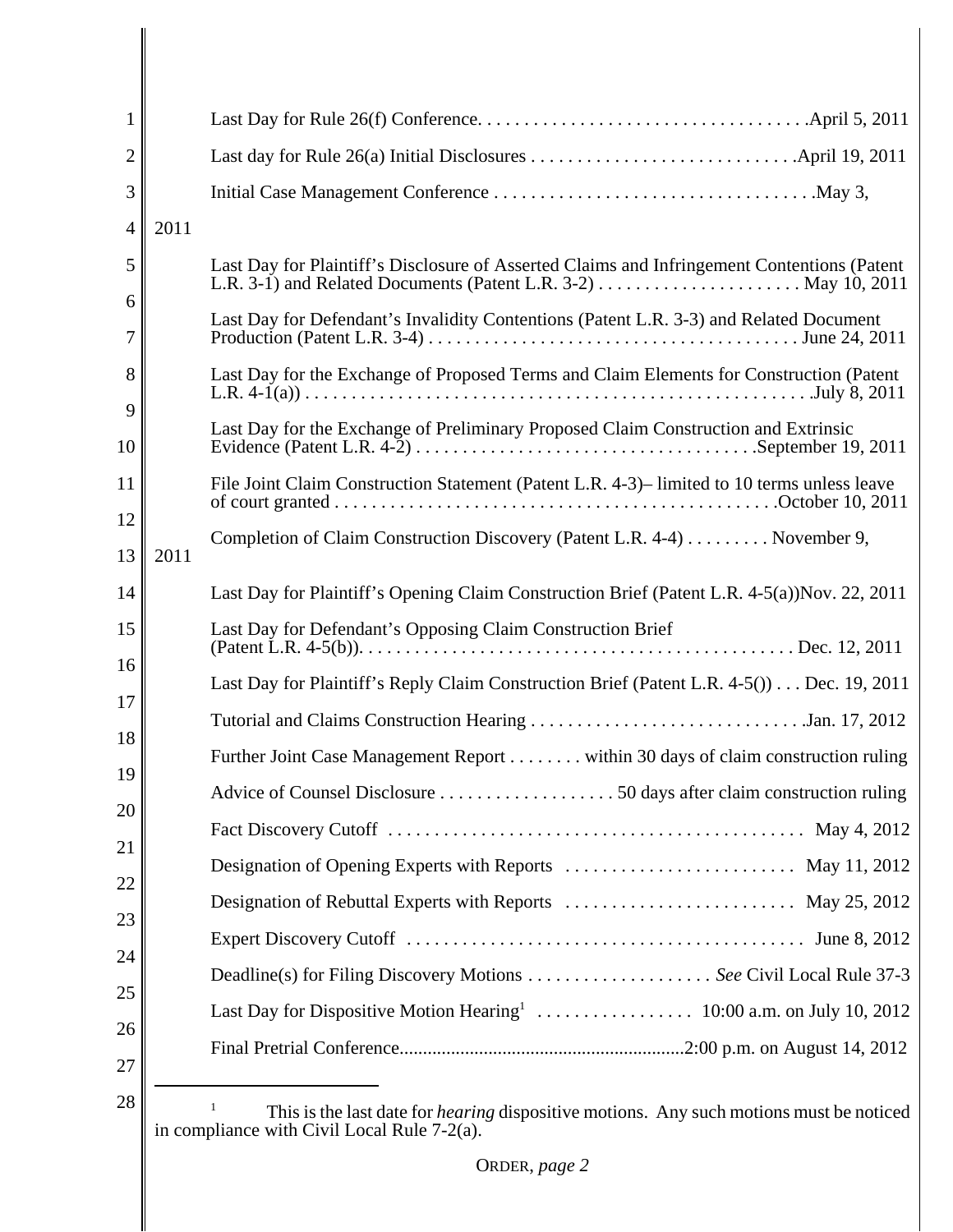| 1              | 9:30 a.m. on Aug. 27, 2012<br>Trial                                                                                                                                                                                                     |  |  |  |
|----------------|-----------------------------------------------------------------------------------------------------------------------------------------------------------------------------------------------------------------------------------------|--|--|--|
| $\overline{2}$ |                                                                                                                                                                                                                                         |  |  |  |
|                | IT IS FURTHER ORDERED that the parties shall comply with the Standing Order for Civil                                                                                                                                                   |  |  |  |
| 3              | Practice in Cases Assigned for All Purposes to Magistrate Judge Paul S. Grewal (Dec. 2010), a copy                                                                                                                                      |  |  |  |
| 4              | of which is available from the Clerk of the Court, <sup>2</sup> with regard to the timing and content of the Joint                                                                                                                      |  |  |  |
| 5              | Pretrial Statement, and all other pretrial submissions.                                                                                                                                                                                 |  |  |  |
| 6              | Dated: August 19, 2011                                                                                                                                                                                                                  |  |  |  |
| 7              | United States Magistrate Judge                                                                                                                                                                                                          |  |  |  |
| 8              |                                                                                                                                                                                                                                         |  |  |  |
| 9              |                                                                                                                                                                                                                                         |  |  |  |
| 10             |                                                                                                                                                                                                                                         |  |  |  |
| 11             |                                                                                                                                                                                                                                         |  |  |  |
| 12             |                                                                                                                                                                                                                                         |  |  |  |
| 13             |                                                                                                                                                                                                                                         |  |  |  |
| 14             |                                                                                                                                                                                                                                         |  |  |  |
| 15             |                                                                                                                                                                                                                                         |  |  |  |
| 16             |                                                                                                                                                                                                                                         |  |  |  |
| 17             |                                                                                                                                                                                                                                         |  |  |  |
| 18             |                                                                                                                                                                                                                                         |  |  |  |
| 19             |                                                                                                                                                                                                                                         |  |  |  |
| 20             |                                                                                                                                                                                                                                         |  |  |  |
|                |                                                                                                                                                                                                                                         |  |  |  |
| 21             |                                                                                                                                                                                                                                         |  |  |  |
| 22             |                                                                                                                                                                                                                                         |  |  |  |
| 23             |                                                                                                                                                                                                                                         |  |  |  |
| 24             |                                                                                                                                                                                                                                         |  |  |  |
| 25             |                                                                                                                                                                                                                                         |  |  |  |
| 26             |                                                                                                                                                                                                                                         |  |  |  |
| 27             | $\overline{c}$<br>A copy of Judge Grewal's standing order is also available on the court's website at                                                                                                                                   |  |  |  |
| 28             | www.cand.uscourts.gov by clicking first on the "Judges" button, then on Judge Grewal's name, then on<br>the link for "Magistrate Judge Grewal's Standing Orders," and finally on the link for "Judge Grewal's<br>Civil Standing Order." |  |  |  |